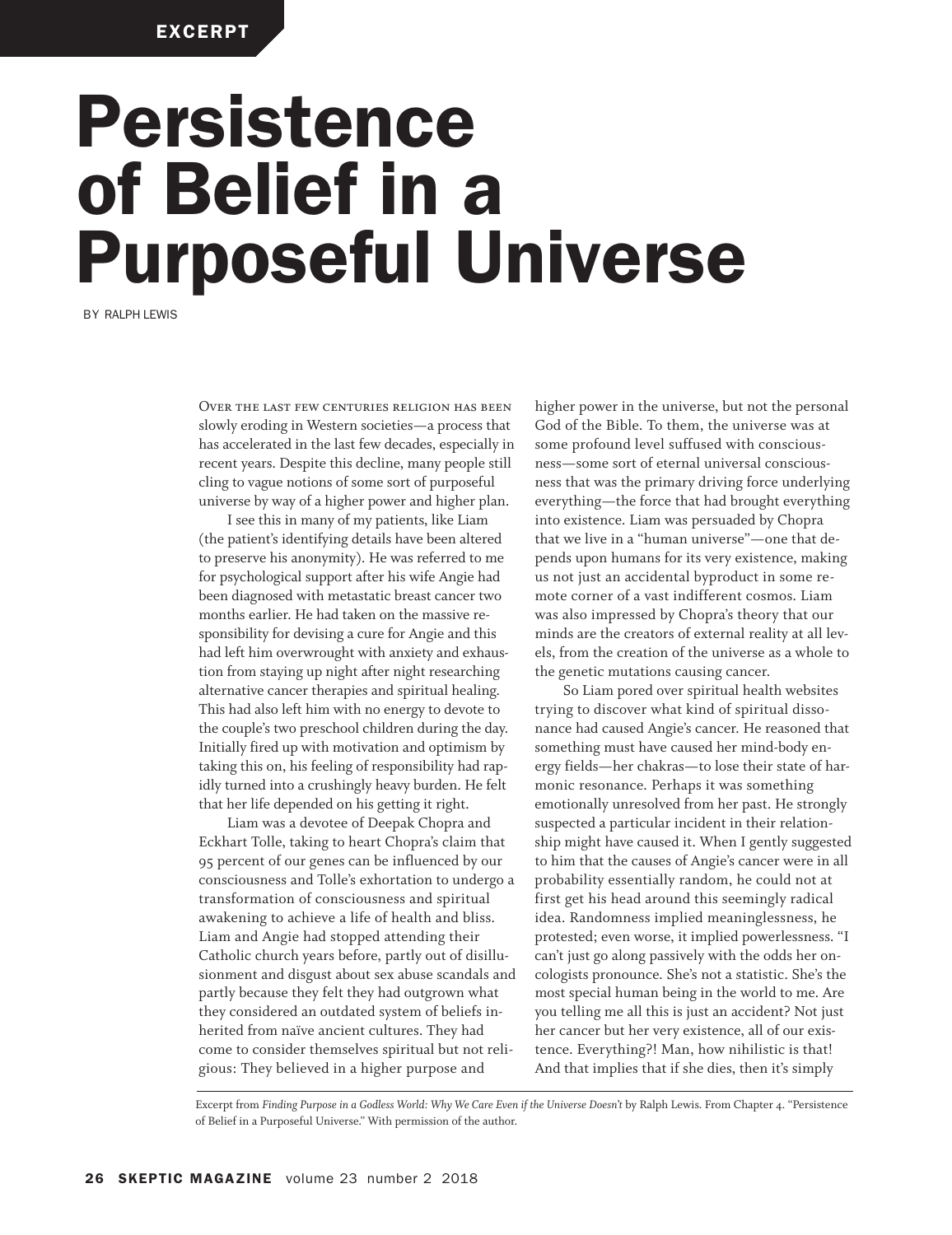over—her beautiful spirit and life just evaporates? I just can't accept that this is all there is."

 My initial attempt to persuade Liam of the randomness of Angie's cancer was mistimed. The idea felt too pessimistic to him at that early stage of the crisis, when he needed to feel a sense of control. But I was afraid for him: what would hap- pen when Angie succumbed to her cancer, which she inevitably would, even though conventional treatments might control the cancer for some time. I knew Liam had a history of harsh self- blame and feelings of failure predating all of this. I feared he would be psychologically destroyed by his inability to save Angie. And he was wasting precious time and energy on the futile quest for spiritual healing while there was urgent work to be done in their marital relationship—a relationship that had difficulties long before Angie's cancer. What she really needed was for him to be there for her, practically and emotionally. Most important, their young children desperately needed Liam to be present and active as a parent while Angie was incapacitated by fatigue and other side effects of her chemotherapy.

 Slowly, Liam was able to see all this for him- self and he gradually came to understand that his belief that Angie's cancer was a manifesta- tion of spiritual dissonance within a purposeful universe was already leading to self-blame and feelings of failure. He was slowly but surely lib- erated and empowered by an understanding and acceptance of the randomness of her disease. He began to devote more of his time and eforts to the crucial practical priorities of building his relation-ship and parenting his children.

 Liam's story demonstrates the fairly common persistence of "spiritual-but-not-religious" beliefs accompanying the decline of religion in the West. And it reveals some of the reasons why this is happening, among the most common being the assumption that complete abandonment of all spiritual belief and acceptance that the universe is random and purposeless would render life meaningless and would leave us feeling power- less. More implicitly, it also hints at anxiety about the finality of our own mortality, a topic which I explore further in *Finding Purpose in a odless World.*

 The decline of religion in the West began with the Enlightenment. The 18th century Euro- pean Enlightenment marked the first serious -<br>questioning of religious faith within Western societies, although the Church's absolute power and Illustration by Astor Alexander



**Ilustration by Ásto**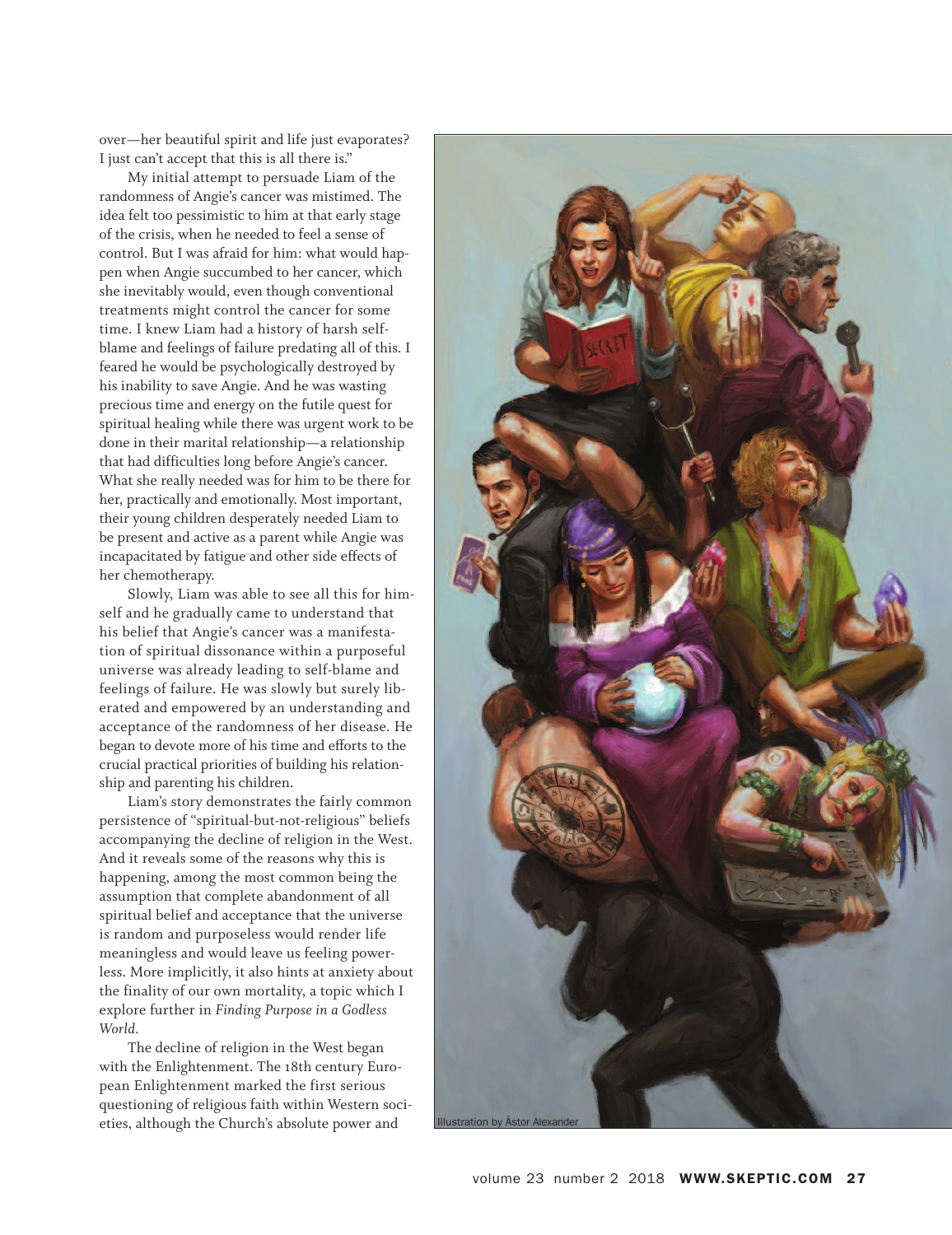authority had already been partially undermined during the 16th century Protestant Reformation. Immanuel Kant, perhaps the most influential of all Enlightenment philosophers, argued that the European Enlightenment marked a separation be- tween childhood and adulthood for humankind, a readiness to question authority and think for oneself. Kant felt that "religious immaturity" was "pernicious" and "dishonourable." In his 1784  essay, *What is Enlightenment*, Kant wrote  $(https://ntrda.me/2Gzwifi):$ 

 Enlightenment is man's emergence from his self- imposed immaturity…it is all too easy for others to set themselves up as their guardians. It is so convenient to be immature! If I have a book to have understanding in place of me, a spiritual ad- visor to have conscience for me, a doctor to judge my diet for me, and so on, I need not make any efforts at all. I need not think, so long as I can pay; others will soon enough take the tiresome job over for me. The guardians who have kindly taken upon themselves the work of supervision will soon see to it that by far the largest part of mankind (including the entire fair sex) should consider the step forward to maturity not only as difficult but also as highly dangerous. Having first infatuated their domesticated animals, and care- fully prevented the docile creatures from daring to take a single step without the leading-strings to which they are tied, they next show them the danger which threatens them if they try to walk unaided.

 He went on to argue that freedom and courage are needed to overcome this immaturity and that reason should be used publicly in all matters. His motto for a meaningful life was "Dare to know!"

 Since the Enlightenment and the era of modernity that it ushered in, Western scholars have been questioning ancient authority and an- cient wisdom. They have questioned why so much authority has been given to the writings of unso- phisticated people of the Ancient Near East, given their highly limited, narrow knowledge of the world. Scholarly biblical criticism in the 19th cen- tury began to provide evidence confirming what many had begun to suspect: that the revered scrip- tures were entirely the product of people, not God, and were situated within specific historical contexts (in more recent years, archaeology has provided more definitive substantiation of this).

 The Enlightenment had been inspired by the scientific revolution, which had begun in the 17th  century. As science advanced, it systematically contradicted or disproved various tenets of faith, undermining trust in religious authority. This process began with Galileo's proof of Copernicus's hypothesis that the Earth revolves around the Sun, contradicting Church doctrine that the Earth is the center of the universe. Galileo was persecuted by the Church in Rome for heresy, <u>.</u><br>and was forced to recant. It took an embarrass- ingly long time before the Roman Catholic Church finally officially admitted in 1992 that Galileo was right.

 Modern science became spectacularly suc- cessful, leading not only to new insights about the nature of reality, but producing useful technolo- gies that revolutionized every aspect of day-to-day life. Quality of life and health were greatly im- proved, and people began to trust science more than religious authority, at least on nonspiritual matters. Initially, scientists did not necessarily consider themselves antagonistic to traditional re- ligion. Newton, for example, felt that he was de- lineating the laws of nature and the regularities of the universe that God had ordained. Only later did modern scientific naturalism seek to explain the world in terms of fully natural, rather than supernatural, processes. Darwinian evolution was the most dramatic example of this, fatally undermining the foundation for traditional reli- gious beliefs about Creationism within the field of biology.

Several other factors that focus more squarely on the negative impact of religion have also con- tributed to the steady erosion of faith in Western societies over the last few centuries. These include the increasing recognition of the mixed legacy of religions, especially with respect to (1) fostering compassion versus fueling intolerance, brutality, and war and (2) providing insight into the human condition versus impeding rational free-thinking enquiry. In addition there has been growing disillu- sionment with institutional religions due to realiza- tion of their role as instruments of societal control and patriarchal power, which are prone to corrup-tion and abuse.

 It's important to note that the modern move- ment away from religiosity in Western societies has been accompanied by counter-trends, most notably the rise of Christian evangelism in the United States in the late 20th century. Also, a sizeable mi- nority of Jews in Israel and elsewhere is returning to Orthodoxy. However, these counter-trends have been occurring against the backdrop of larger